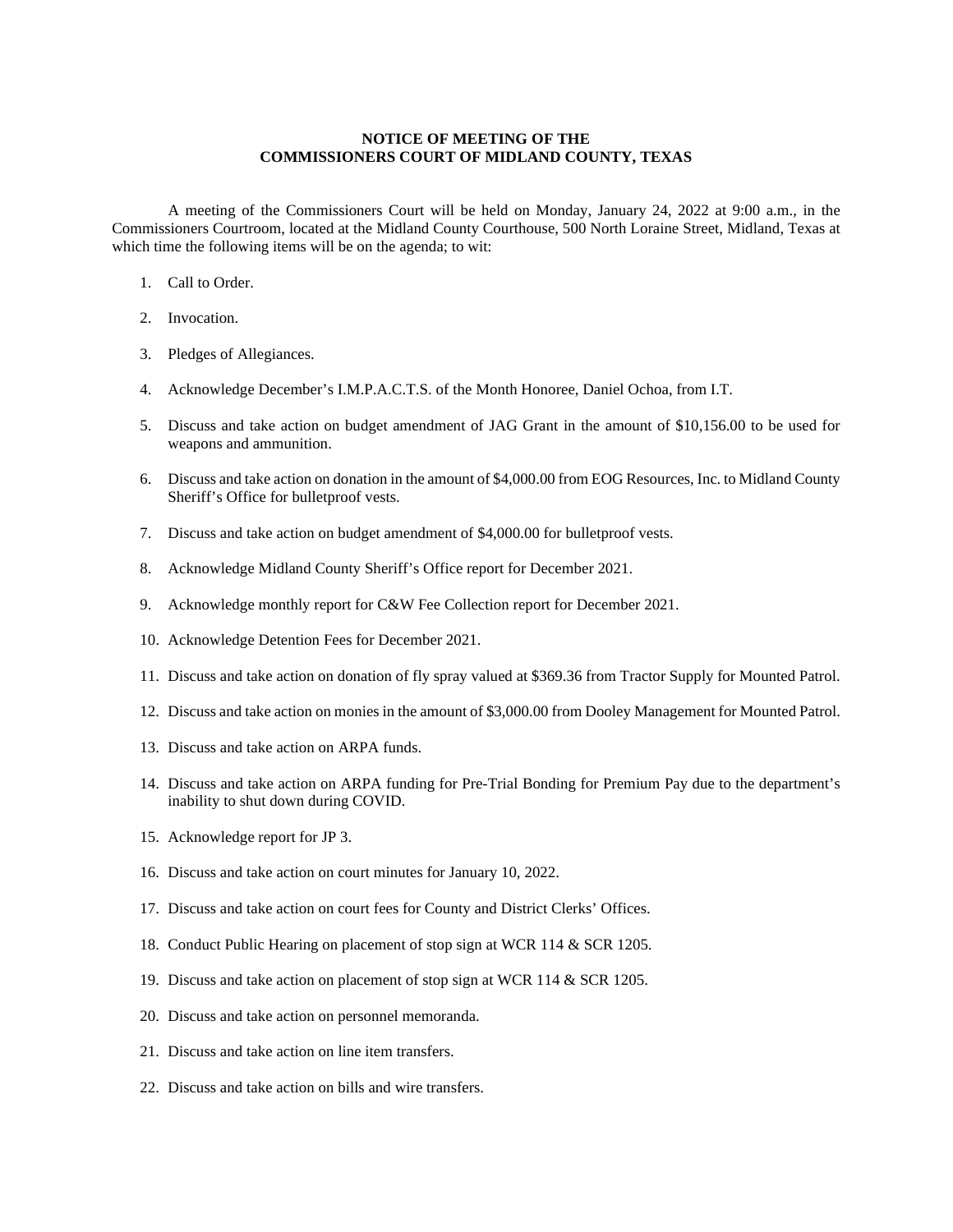- 23. Acknowledge 2021 Annual Report for Extension programming in Ector/Midland.
- 24. Receive COVID update.
- 25. Discuss and take action on donation in the amount of \$1,000.00 for Midland County Library Genealogical Dept.
- 26. Discuss and take action authorizing County Judge to sign agreement between Midland County Public Libraries and Kajeet, Inc.
- 27. Discuss and take action on out-of-state travel for Matthew Glaser to attend Computers in Libraries conference in Arlington, VA, March 29-31, 2022
- 28. Discuss and take action on Verizon Bill for Elections.
- 29. Discuss and take action on temporary position with no break in service to be added to DA budget for 1 week.
- 30. Discuss and take action on additional \$2,000.00 to be added to DA budget for Non-Target Vehicle Maintenance.
- 31. Acknowledge damage and fleet accident reports for December 2021.
- 32. Discuss and take action on repair estimate for radio tower lights.
- 33. Acknowledge Rebate Checks from Ricoh.
- 34. Discuss and take action authorizing County Judge to sign Ricoh Lease Agreements.
- 35. Discuss and take action allowing County Clerk to use County Credit Card.
- 36. Discuss and take action allowing Darrian Smith to be a vendor with Midland County.
- 37. Discuss and take action on award for RFP 21MCO585 Consulting Services for Grant Assistance.
- 38. Discuss and take action allowing Sheriff's Office to have 2 Credit Cards for Emergency Travel Use.
- 39. Discuss and take action modifying 1992 Flood Damage Prevention Regulations.
- 40. Discuss and take action allowing use of Department of Public Works Public Notice Documents.
- 41. Discuss and take action authorizing County Judge to initial modified document with Holly Energy.
- 42. Discuss and take action on proposed change order of contract associated with Law Enforcement Complex.
- 43. Discuss and take action authorizing County Judge to sign Jaz Acres Plat for Precinct 3.
- 44. Discuss and take action on change order with Danny's Paving for unforeseen work at CR 1250 Backage Road Project.
- 45. Discuss and take action authorizing County Judge to sign Pecan Grove Re-Plat for Precinct 3.
- 46. Take action on submitted applications for permits to use county right-of-way for utility and line installations, driveway construction, road dedication, and mailbox construction.
- 47. Conduct Executive session pursuant to Texas Government Code Section 551.071 to consult with County Attorney regarding pending and prospective litigation and other matters.